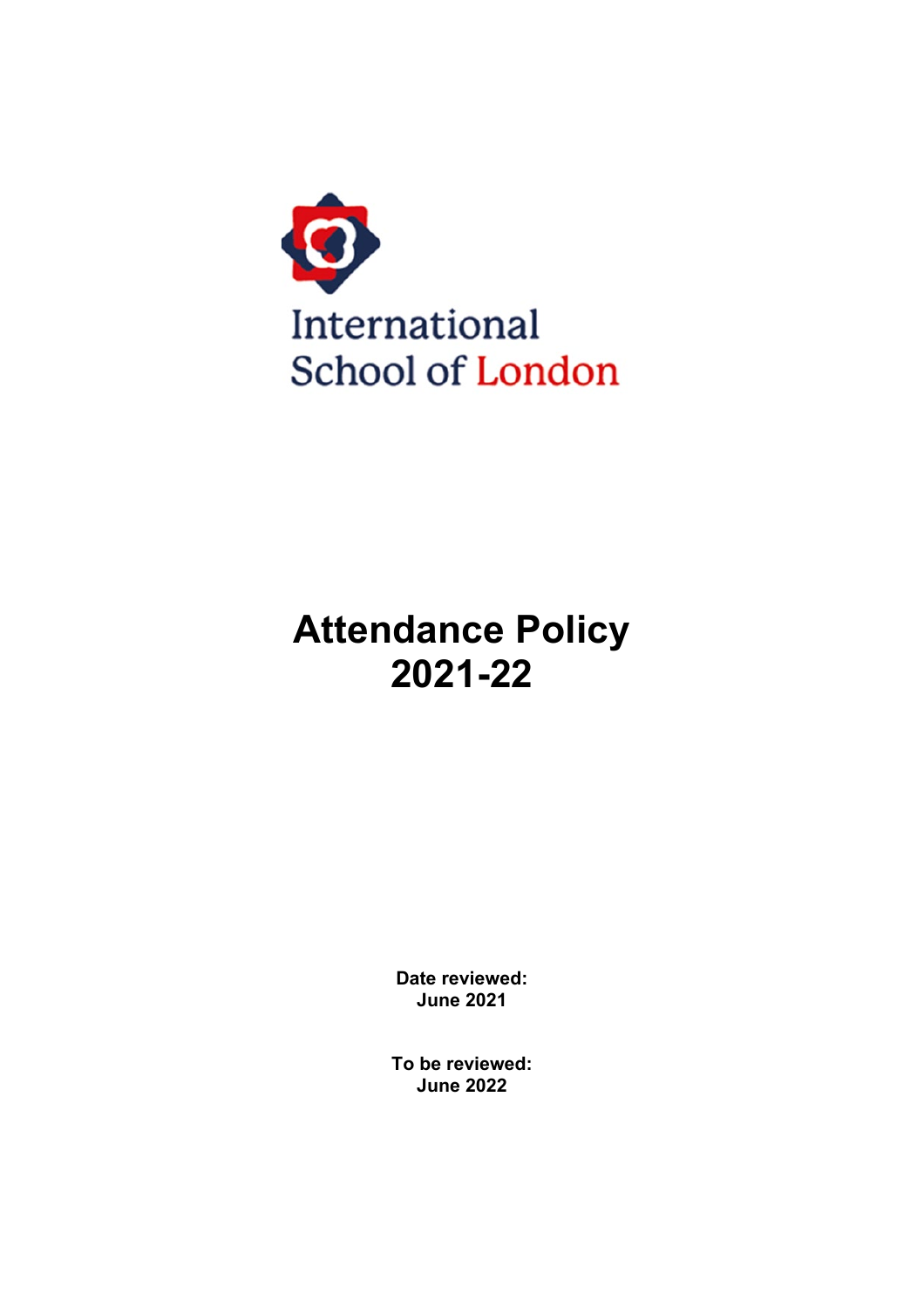# **Mission statement**

Since 1972, we have established a welcoming and inclusive community. Our diverse cultures and languages drive all our learning experiences.

We nurture creativity and curiosity to stimulate deep thinking. We foster insight, compassion and resilience to enable us to play a meaningful part in a changing world.

## **Vision statement**

We celebrate our stories, our worth and our purpose to make a difference in a shared world.

At the International School of London, we believe in: 

Empowering students to maximise their learning opportunities and to fulfil their potential. 

Actively integrating cultural diversity in the curriculum. 

Creating inclusive, vibrant and innovative learning communities. 

Offering a diverse and extensive international programme that supports personal, social and professional growth.

# **Attendance Policy**

# **International School of London - Policy and Procedures**

## • *Introduction*

ISL London is a highly successful school, and both parents and students play an important part in making it so. We aim for an environment that enables and encourages all members of the community to reach for excellence. According to the Department for Education, students who miss less than 5% of school achieve at much higher levels than those who are absent for longer, which is why we strongly encourage and support good attendance. For our students to gain the greatest benefit from their education, it is vital that they attend school regularly, on time, every day the school is open unless the reason for the absence is unavoidable.

## *Why attendance is important*

**Learning:** Learning at our school is very interactive, requiring the participation of the students with the teacher and one another during class. This is adversely affected when a student is absent or habitually late - not only for that student, but for the dynamics of the entire class both during their absence as well as upon their return, when time is taken to reintegrate them into the learning context of the class. Additionally, home assignments can help make up lost work, but cannot replicate the discussions led by the teacher, questions raised by other students, or the activities conducted in class.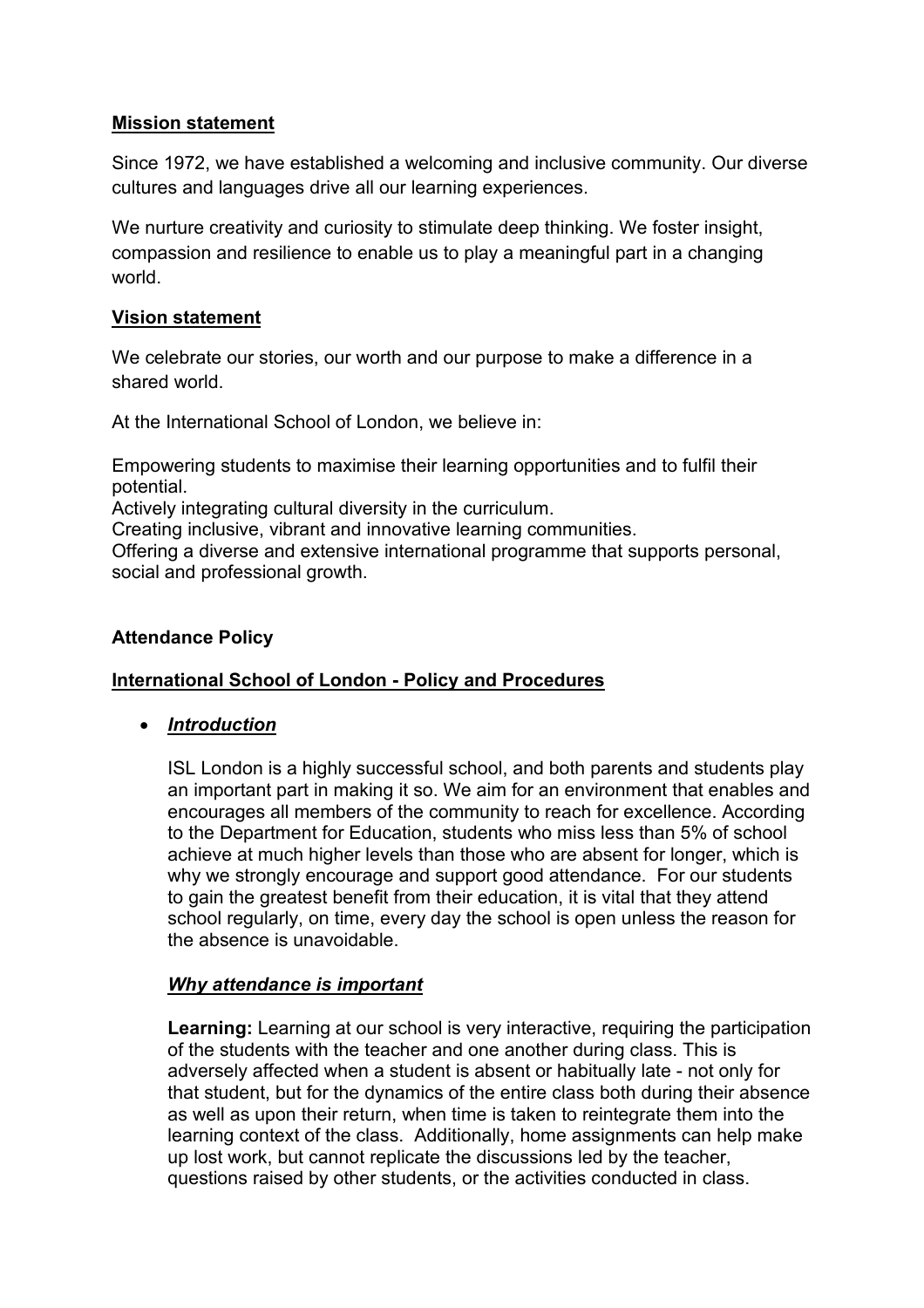The law in this country requires all children who are educated at a School to attend so long as they are well. Permission not to attend school may be granted by the Divisional Principals for a valid reason, such as illness. If permission is not given, or the student becomes 'persistently absent', then the family is in breach of the law and could face consequences from the Local Authority, including parenting contracts, penalty notices, an Education Supervision Order and/or prosecution. In addition, MYP and DP students may not meet course and/or programme requirements if their attendance is inadequate. This may also impact a student's ability to meet High School Diploma requirements.

**Safeguarding:** Children may be at risk of harm if they do not attend school regularly. Safeguarding the interests of each child is everyone's responsibility and within the context of this school, promoting the welfare and life opportunities for every student encompasses: Attendance, Behaviour Management, Health and Safety, Access to the Curriculum and Antibullying. Failing to attend school on a regular basis will be considered as a safeguarding matter.

## **The Law relating to attendance:**

Section 7 of the Education Act 1996 states that '*the parent of every child of compulsory school age shall cause him / her to receive efficient full-time education suitable:(a) to age, ability and aptitude and (b) to any special educational needs he/ she may have, either by regular attendance at school or otherwise'.*

#### **The Law relating to safeguarding:**

Section 175 of the Education Act 2002 places a duty on local authorities and governing bodies to have regard to guidance issued by the Secretary of State with regard to safeguarding and promoting the welfare of children and students under the age of 18.

#### *Promoting Regular Attendance*

Helping to create a pattern of regular attendance is everybody's responsibility -parents, students and all members of school staff.

To help us all to focus on this, we will report to parents on how their student is performing in school and their attendance rate.

#### *Understanding types of absence*

Every absence from school has to be classified by the school as either AUTHORISED or UNAUTHORISED. This is why information about the cause of any absence is always required, preferably in writing.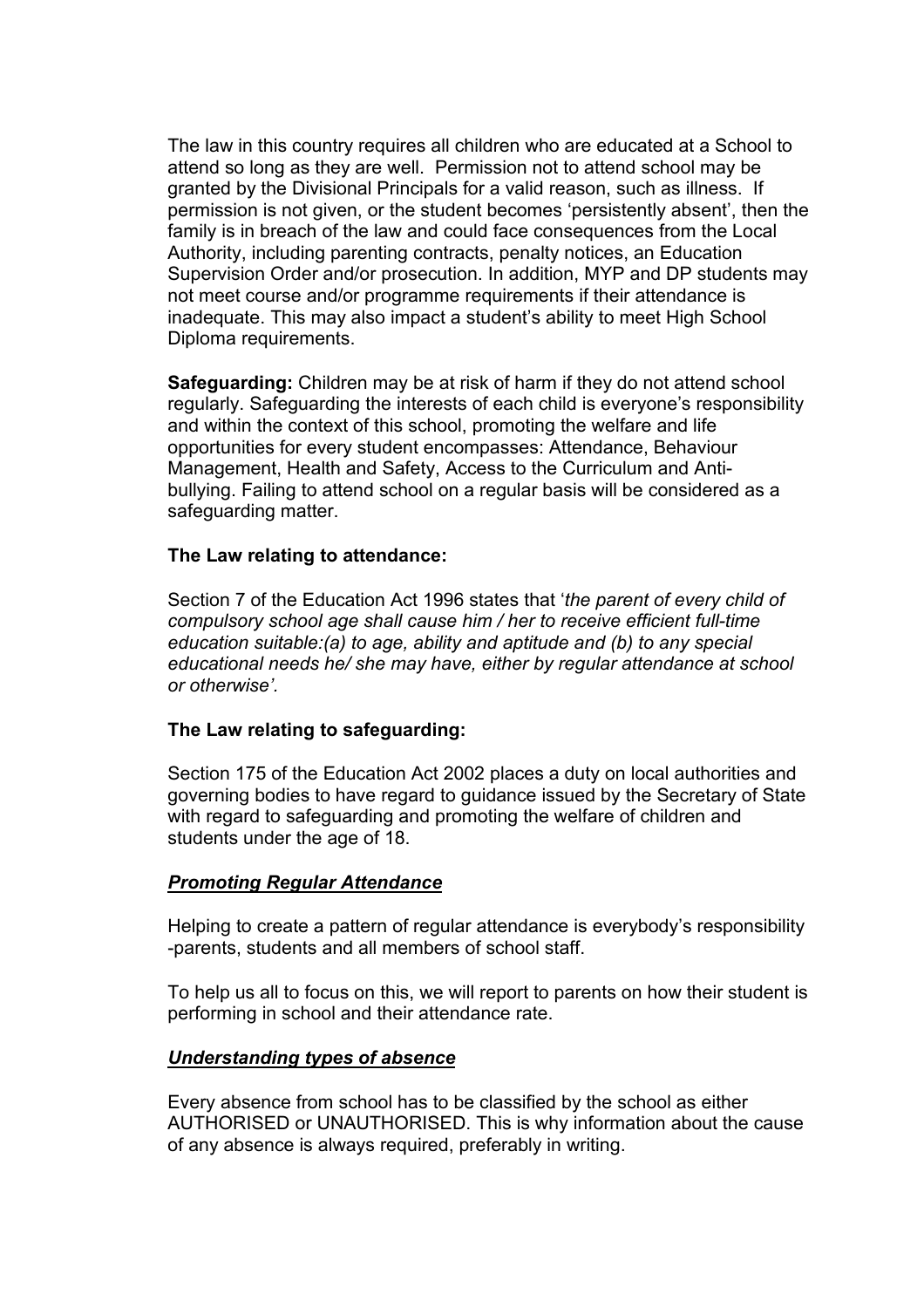Authorised absences are times away from school for a good reason like illness, medical/dental appointments which unavoidably fall in school time, visa issues, religious observances, emergencies or other unavoidable causes.

Unauthorised absences are those which the school does not consider reasonable and for which no "leave" has been given by the Divisional Principal. This type of absence can lead to the Local Authority using sanctions and/or legal proceedings. This includes:

- Parents/carers keeping children off school unnecessarily
- Truancy before or during the school day
- Absences which have never been properly explained
- Students who arrive at school late
- Shopping, looking after other children or birthdays
- Day trips and holidays in term time

Whilst any child may be off school because they are ill, sometimes they can be reluctant to attend school. Any problems with regular attendance are best sorted out between the School, the parents and the child. If a child is reluctant to attend, it is never better to cover up their absence or to give in to pressure to excuse them from attending. This gives the impression that attendance does not matter and usually make things worse.

# *Persistent Absenteeism*

A pupil becomes a 'persistent absentee' when they miss 15% (25 school days) or more schooling across the school year for whatever reason. Absence at this level is doing considerable damage to any child's educational prospects and we need parent's fullest support and co-operation to tackle this. We monitor all absence thoroughly. The parent of any student who is at risk of moving towards persistent absenteeism will be informed of this immediately so that the situation can be rectified.

# *Absence Procedures*

## **If a student is absent their parent must:**

Contact the divisional/attendance secretary as soon as possible on the first day of absence or email the home tutor with the reason for the absence

Send a doctor's note for any illnesses exceeding five consecutive days

## **If a student is absent, we will:**

- Telephone, email or text on the first day of absence if we have not been notified of absence
- Invite the parent in to discuss the situation with the Head of Year/Head of Student Welfare if a pattern of absence is established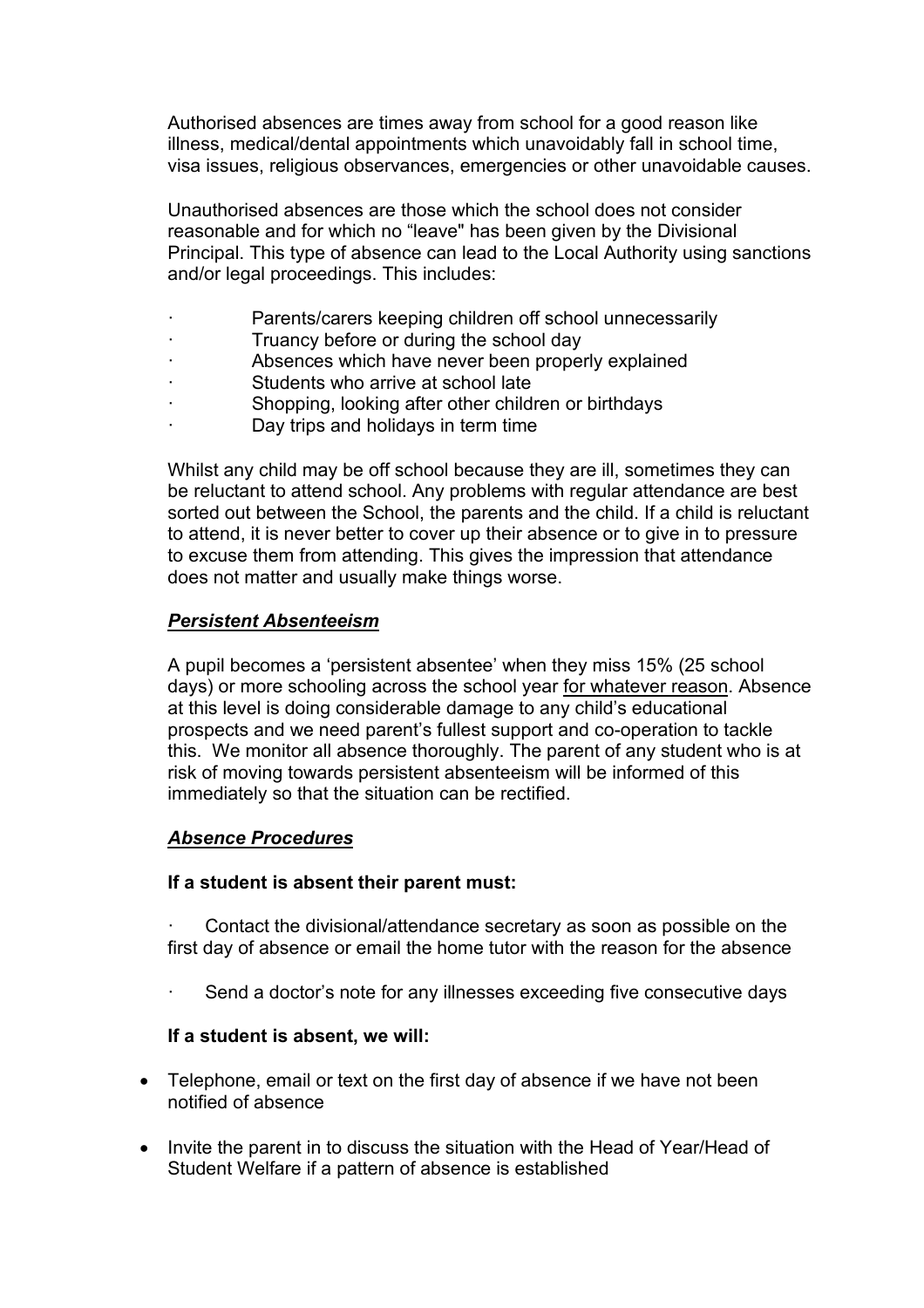• Invite the parent in to discuss the situation with the Divisional Principal if a pattern of absence persists

# *Contact Information*

There are times when we need to contact parents about many things, including absence; therefore, we need to have accurate contact numbers or email addresses at all times. It is vital that parents notify the school of any changes in contact information.

## *Lateness*

Poor punctuality is not acceptable. If a student misses the start of the day, they can miss work and do not spend time with their form/class teacher getting vital information for the day. Late arriving students also disrupt lessons, which can be embarrassing for the child and encourage further absences.

The school day starts at **8:30am** and we expect all students to be in class at that time. If a student has a persistent late record, parents will be asked to meet with the Head of Year/Head of Student Welfara and/or Divisional Principal to resolve the problem.

## *Time off in term time*

Taking holidays in term time will affect a student's schooling as much as any other absence and we expect parents to help us by not taking children away during term time.

There is **no** entitlement in law to time off in term time to go on holiday.

All applications for leave must be made in advance. In making a decision, the School will consider the circumstances of each application individually, including the nature of the event, frequency of requests, advance notice and any previous pattern of leave in term time.

It is important that you understand the circumstances when leave in term time will **not** be authorised:

When a pupil is just starting the school. This is very important as the student needs to settle into their new environment as quickly as possible.

Immediately before and during assessment periods.

When a student's attendance record already includes any level of unauthorised absence.

· Where a student's attendance rate is already below 90% or will fall to or below